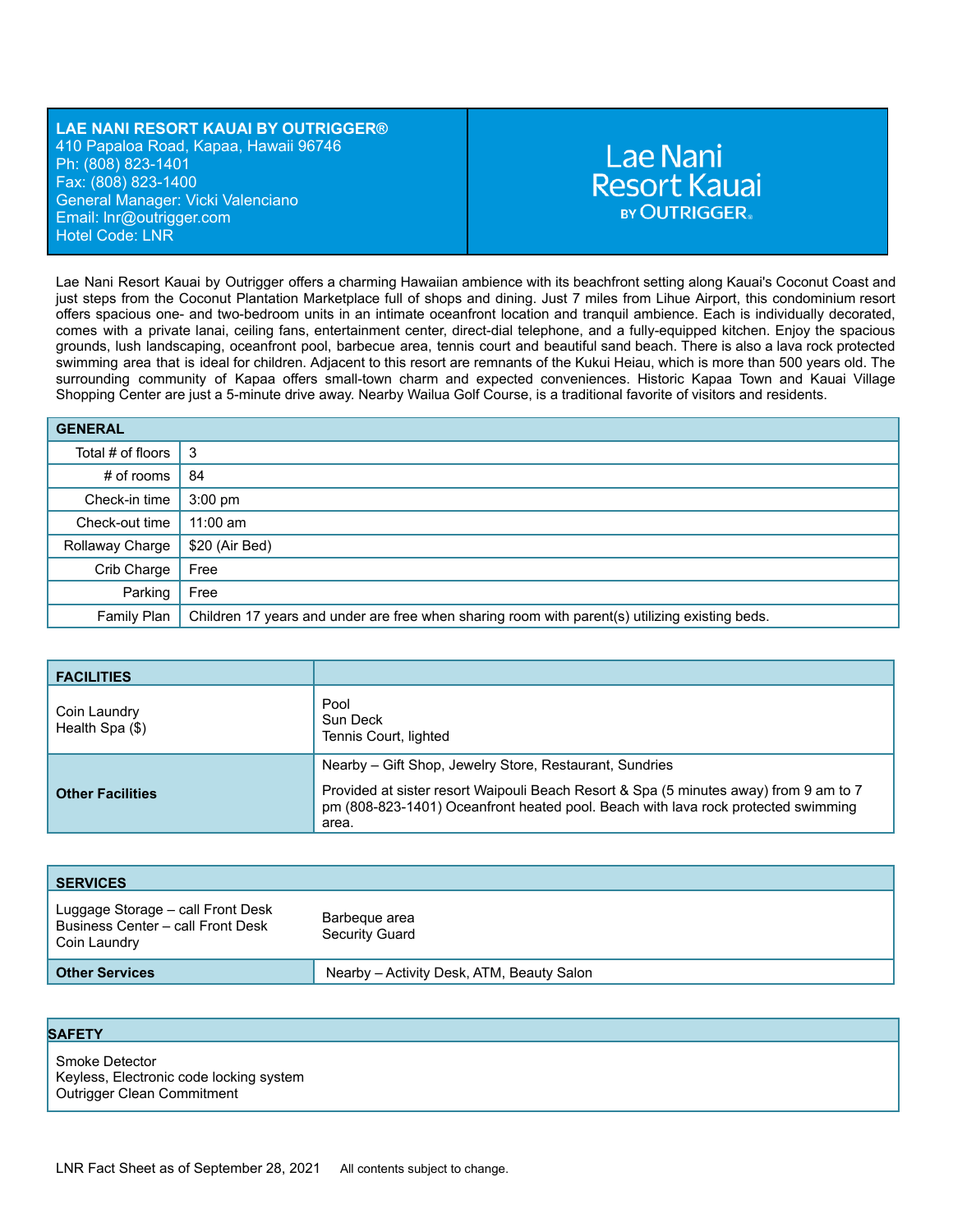**Other Safety** The Outrigger Clean Commitment provides the highest standards for health and safety, and was developed with Ecolab, the global leader in hospitality cleaning, to meet the Stay Safe standards of the American Hotel Lodging. Property conforms to the State of Hawaii Smoke Free Law All guest rooms and common areas are non-smoking.

## **RESTAURANTS & LOUNGES**

Nearby within 5 minute driving distance

| <b>CATEGORY DESCRIPTION</b> |                      |                          |            |                                                   |
|-----------------------------|----------------------|--------------------------|------------|---------------------------------------------------|
| Room<br>Code                | Room Name            | <b>Size</b><br>(sq. ft.) | Max<br>Pax | <b>Description</b>                                |
| OSK                         | Bedroom Ocean View   | 808 sf                   | (1-4)      | King or queen bed + sofa sleeper; upper floor     |
| O2SK2T                      | 2 Bedroom Ocean View | 1072 sf                  | $(1-6)$    | King bed + queen bed + sofa sleeper; ground floor |

Air Beds available for a nightly fee

| <b>Year-End Cancellation Policy</b> | Cancellations at any time or "no shows" for bookings scheduled to arrive during<br>December 22 to 31 inclusive are subject to 100% charge on entire stay.                                                                                                            |
|-------------------------------------|----------------------------------------------------------------------------------------------------------------------------------------------------------------------------------------------------------------------------------------------------------------------|
| <b>Cancellation Policy</b>          | All rates are subject to unique cancellation policies that will be transmitted through our system.<br>Guests are encouraged to review the cancellation and deposit policies when making a<br>reservation to ensure the reservation rules for each booking are clear. |

|                           | General Excise Tax 4.712%.                                               |
|---------------------------|--------------------------------------------------------------------------|
| Taxes (Subject to Change) | Hawaii State Transient Accommodations Tax 10.25%.                        |
|                           | , Kauai County Transient Accommodations Tax 3%, effective Sept 16, 2021. |

| <b>ROOM FEATURES</b>                                                              |                                                                                                                                                                                                                                                                                                                                                               |                                                                                             |
|-----------------------------------------------------------------------------------|---------------------------------------------------------------------------------------------------------------------------------------------------------------------------------------------------------------------------------------------------------------------------------------------------------------------------------------------------------------|---------------------------------------------------------------------------------------------|
| Alarm Clock / Radio<br>Lanai<br>Coffeemaker<br>Color TV<br>Maid Service for a fee | Direct-Dial Telephone (\$)<br>Hair Dryer<br>In-room safe<br>Iron / Ironing Board<br>Kitchen                                                                                                                                                                                                                                                                   | Refrigerator<br>Smoke Detector<br>Tables & Chairs<br>Tub/Shower Combo<br>Laundromat on site |
| <b>Other Features</b>                                                             | DVD, ceiling fans, stereo, answering machines, private lanai.<br>Lae nani offers spacious one and two bedroom condominiums, each uniquely decorated and finely appointed.<br>Ocean View and Oceanfront units with spectacular views. On the beach in the Wailua/Kapaa area, 7 miles north<br>from Lihue, centrally located between the south and north shores |                                                                                             |

| <b>KITCHEN INFORMATION</b> |                       |
|----------------------------|-----------------------|
| Stove/Burner               | <b>Blender</b>        |
| Cooking Utensils           | Refrigerator          |
| Microwave                  | <b>Dishwasher</b>     |
| Sink                       | Coffee maker          |
| Toaster                    | Rice cooker available |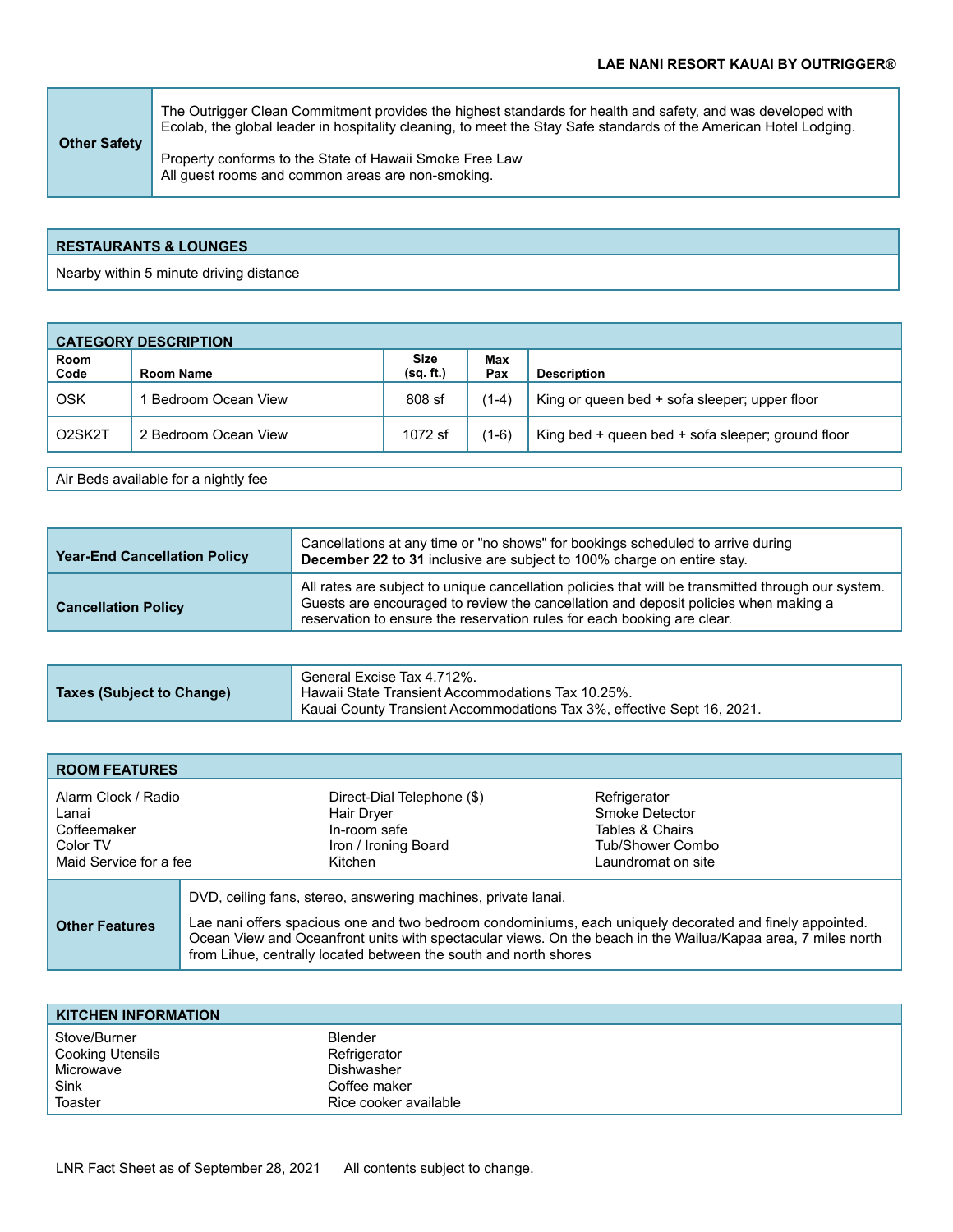| <b>Minimum Night Requirement</b> | Three (3) night minimum stay required year-round |
|----------------------------------|--------------------------------------------------|
|                                  |                                                  |

| <b>Damage Protection Charge</b> | Effective for new bookings from September 1, 2021, a \$59 Damage Protection Charge covers<br>accidental damages up to \$2,000. One time, per stay charge plus 4.712% General Excise Tax;<br>10.25% Hawaii State Transient Accommodation Tax & effective Sept 16, 2021 Kauai County<br>Transient Accommodations Tax 3% collected. |
|---------------------------------|----------------------------------------------------------------------------------------------------------------------------------------------------------------------------------------------------------------------------------------------------------------------------------------------------------------------------------|
|---------------------------------|----------------------------------------------------------------------------------------------------------------------------------------------------------------------------------------------------------------------------------------------------------------------------------------------------------------------------------|

| <b>Accepted Credit Cards</b> |
|------------------------------|
| <b>American Express</b>      |
| Mastercard                   |
| Visa                         |
| BC Korean Cc                 |
| China Union Pay              |
| Diners Club                  |
| Discover Card                |
| .ICB                         |
|                              |

| <b>GDS</b> |               |
|------------|---------------|
| Galileo    | 7752          |
| Worldspan  | <b>LNR</b>    |
| Sabre      | 46605         |
| Amadeus    | <b>LIHLNR</b> |
| Chain Code | ΩR            |